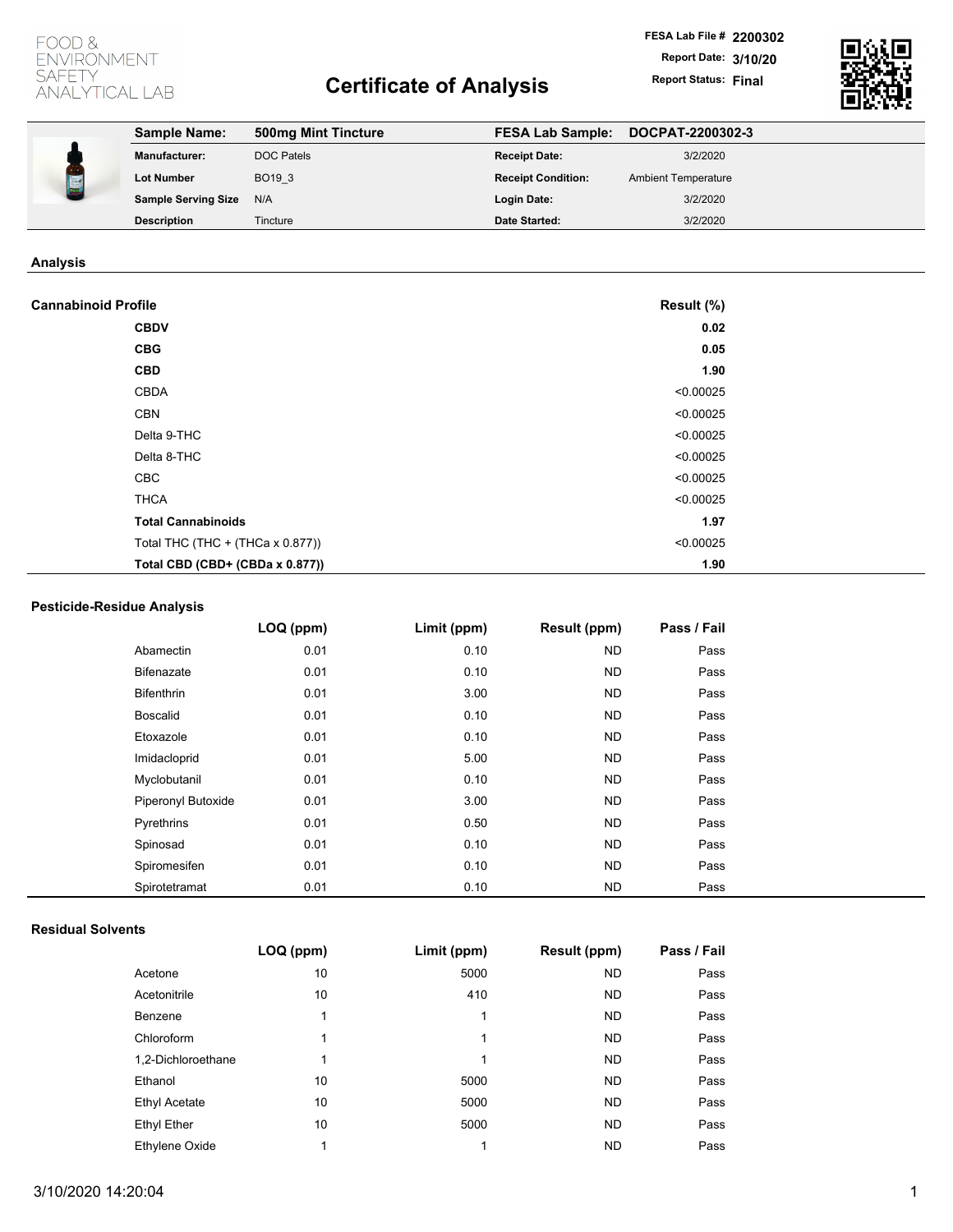# FOOD & ENVIRONMENT **SAFETY** ANALYTICAL LAB

# **Certificate of Analysis Report Status: Final**



| <b>Sample Name:</b>        | 500mg Mint Tincture | <b>FESA Lab Sample:</b>   | DOCPAT-2200302-3           |
|----------------------------|---------------------|---------------------------|----------------------------|
| <b>Manufacturer:</b>       | <b>DOC Patels</b>   | <b>Receipt Date:</b>      | 3/2/2020                   |
| <b>Lot Number</b>          | BO <sub>193</sub>   | <b>Receipt Condition:</b> | <b>Ambient Temperature</b> |
| <b>Sample Serving Size</b> | N/A                 | <b>Login Date:</b>        | 3/2/2020                   |
| <b>Description</b>         | Tincture            | <b>Date Started:</b>      | 3/2/2020                   |
|                            |                     |                           |                            |

## **Analysis**

## **Residual Solvents**

|                    | LOQ (ppm) | Limit (ppm) | Result (ppm) | Pass / Fail |
|--------------------|-----------|-------------|--------------|-------------|
| Heptane            | 10        | 5000        | ND.          | Pass        |
|                    |           |             |              |             |
| n-Hexane           | 10        | 290         | ND.          | Pass        |
| Isopropanol        | 10        | 5000        | ND.          | Pass        |
| Methanol           | 10        | 3000        | ND.          | Pass        |
| Methylene Chloride |           |             | ND.          | Pass        |
| Pentane            | 10        | 5000        | ND.          | Pass        |
| Toluene            | 10        | 890         | <b>ND</b>    | Pass        |
| Trichloroethylene  |           |             | ND.          | Pass        |
| Xylenes            | 10        | 2170        | ND.          | Pass        |

## **Heavy Metals**

|         | $LOQ$ (ppm) | Limit (ppm) | Result (ppm) | Pass / Fail |
|---------|-------------|-------------|--------------|-------------|
| Arsenic | 0.005       | 0.200       | < 0.005      | Pass        |
| Cadmium | 0.005       | 0.200       | < 0.005      | Pass        |
| Lead    | 0.005       | 0.500       | 0.050        | Pass        |
| Mercury | 0.005       | 0.100       | 0.020        | Pass        |

# **Terpenes**

|                  | LOQ (%) | Result (%) |
|------------------|---------|------------|
| Camphene         | 0.05    | < .05      |
| 3-Carene         | 0.05    | < .05      |
| ß-Caryophyllene  | 0.05    | 0.25       |
| p-Cymene         | 0.05    | < .05      |
| Eucalyptol       | 0.05    | < .05      |
| Fenchol          | 0.05    | < 0.05     |
| α-Humulene       | 0.05    | 0.27       |
| δ-Limonene       | 0.05    | < .05      |
| Linalool         | 0.05    | < .05      |
| ß-Myrcene        | 0.05    | < .05      |
| Nerolidol        | 0.05    | 0.11       |
| $\alpha$ -Pinene | 0.05    | < .05      |
| Terpinolene      | 0.05    | < .05      |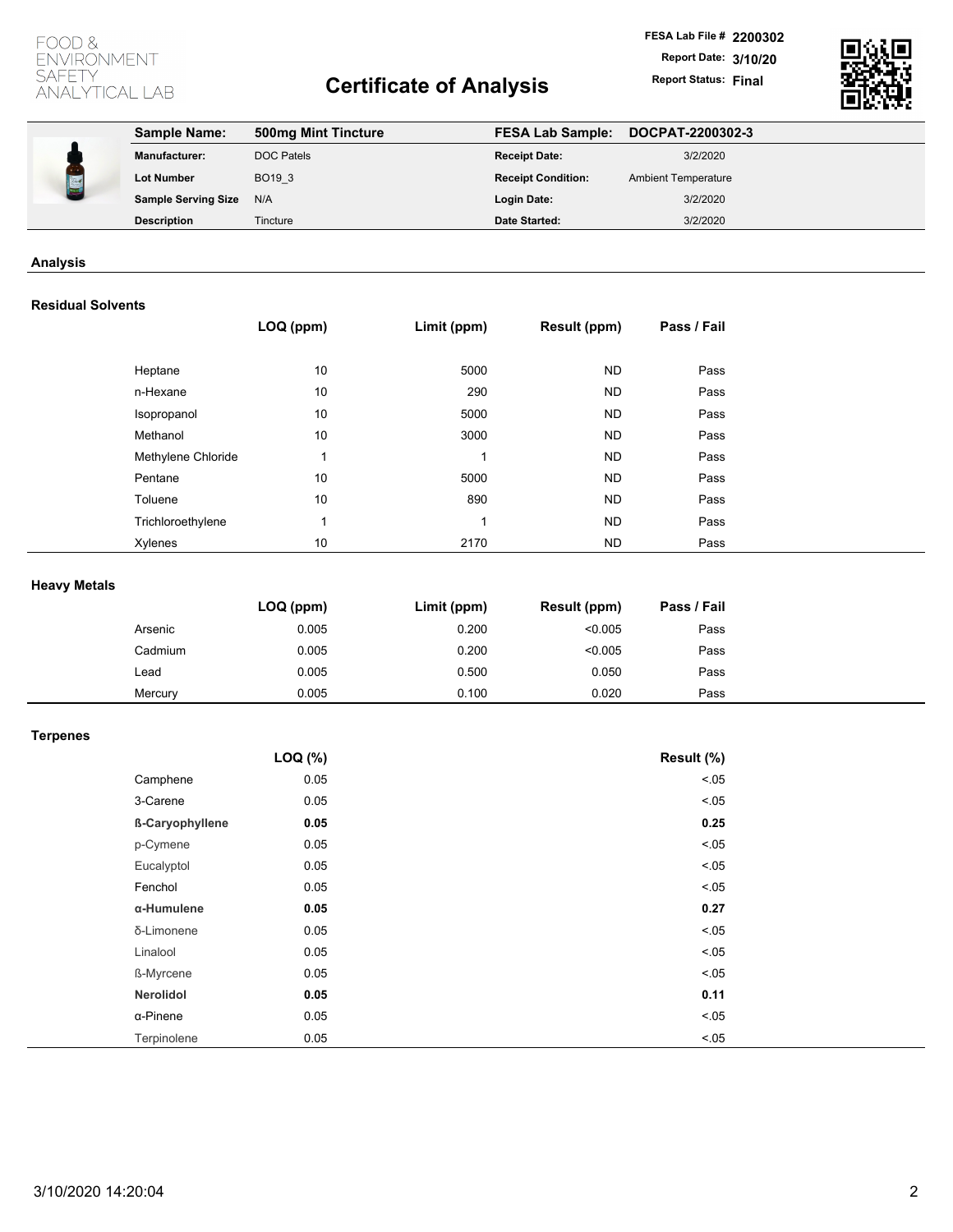## FOOD 8 **VVIRONMENT SAFETY ANALYTICAL LAB**

# **Certificate of Analysis Report Status: Final**



| <b>Sample Name:</b>        | 500mg Mint Tincture | <b>FESA Lab Sample:</b>   | DOCPAT-2200302-3           |
|----------------------------|---------------------|---------------------------|----------------------------|
| <b>Manufacturer:</b>       | <b>DOC Patels</b>   | <b>Receipt Date:</b>      | 3/2/2020                   |
| <b>Lot Number</b>          | BO <sub>193</sub>   | <b>Receipt Condition:</b> | <b>Ambient Temperature</b> |
| <b>Sample Serving Size</b> | N/A                 | Login Date:               | 3/2/2020                   |
| <b>Description</b>         | Tincture            | <b>Date Started:</b>      | 3/2/2020                   |

**Analysis**

### **Microbials**

|                                | <b>Result (CFU/g)</b> | Pass / Fail |
|--------------------------------|-----------------------|-------------|
| Aerobic Plate Count            | Absent / 1q           | N/A         |
| Escherichia Coli and Coliforms | Absent / 1g           | Pass        |
| Salmonella (Screening only)    | Absent / 1q           | Pass        |
| Yeast and Mold Count           | Absent / 1q           | Pass        |
|                                |                       |             |

#### **Method References: Testing Location**

#### Cannabinoid Profile (UNODC) **FESALabs - Santa Ana, CA**

Official Methods of Analysis, Method 2018.11.AOAC INTERNATIONAL, (Modified), Lukas Vaclavik, Frantisek Benes, Alex Krmela, Veronika Svobodova, Jana Hajsolva, and Katerina Mastovska, "Quantification of Cannabinoids in Cannabis Dried Plant Materials, Concentrates, and Oils Liquid Chromatography-Diode Array Detection Technique with Optional Mass Spectrometric Detection," First Action Method, Journal of AOAC International, Future Issue

United Nations Office on Drugs and Crime - Recommended methods for identification and analysis of cannabis and cannabis products

### Multi-Residue Analysis - (AOAC\_200701) **FESALabs - Santa Ana, CA**

Official Methods of Analysis, AOAC Official Method 2007.01, Pesticide Residues in Foods by Acetonitrile Extraction and Partitioning with Magnesium Sulfate, AOAC INTERNATIONAL (modified). *CEN Standard Method EN 15662:* Food of plant origin - Detemination of pesticide residues using GC-MS and/or LC-MS/MS following acetonitrile extraction/ partiftioning and clean-up by dispersive SPE - QuEChERS method.

List of the tested pesticides and their limits of quantification (LOQs) are available upon request.

### Residual Solvents Analysis - 20 compounds (USP\_467) **FESALabs - Santa Ana, CA**

USP current revision, Chapter 62.

United States Pharmacopeia, 38nd Rev. - National Formulary 33th Ed., Method <467>, USP Convention, Inc., Rockville, MD (2015). (Modified).

### Metals Analysis - 4 elements (EPA\_200.8) **FESALabs - Santa Ana, CA**

Methods for the Determination of Metals in Environmental Standards - Supplement 1, EPA-600/R-94-111, May 1994. "Determination of Metals and Trace Elements in Water and Wastes by Inductively Coupled Plasma-Mass Spectrometry", USEPA Method 200.8, Revision 5.1, EMMC Version.

### Aerobic Plate Count (USP\_61) **FESALabs - Santa Ana, CA**

USP current revision, Chapter 61. To satisfy the requirements of the USP, the suitability of Test Method must be completed on each matrix. \*\*Based on the suitability of the test method results, conditions stipulated are adequate for detecting the presence of the specified microorganism.

### E. coli and Coliform Count (AOAC\_99114) **FESALabs - Santa Ana, CA**

Official Methods of Analysis, Method 991.14.AOAC INTERNATIONAL

USP current revision, Chapter 62.

To satisfy the requirements of the USP, the suitability of Test Method must be completed on each matrix. \*\*Based on the suitability of the test method results, conditions stipulated are adequate for detecting the presence of the specified microorganism.

## Salmonella (USP\_62) **FESALabs - Santa Ana, CA**

3/10/2020 14:20:04 3